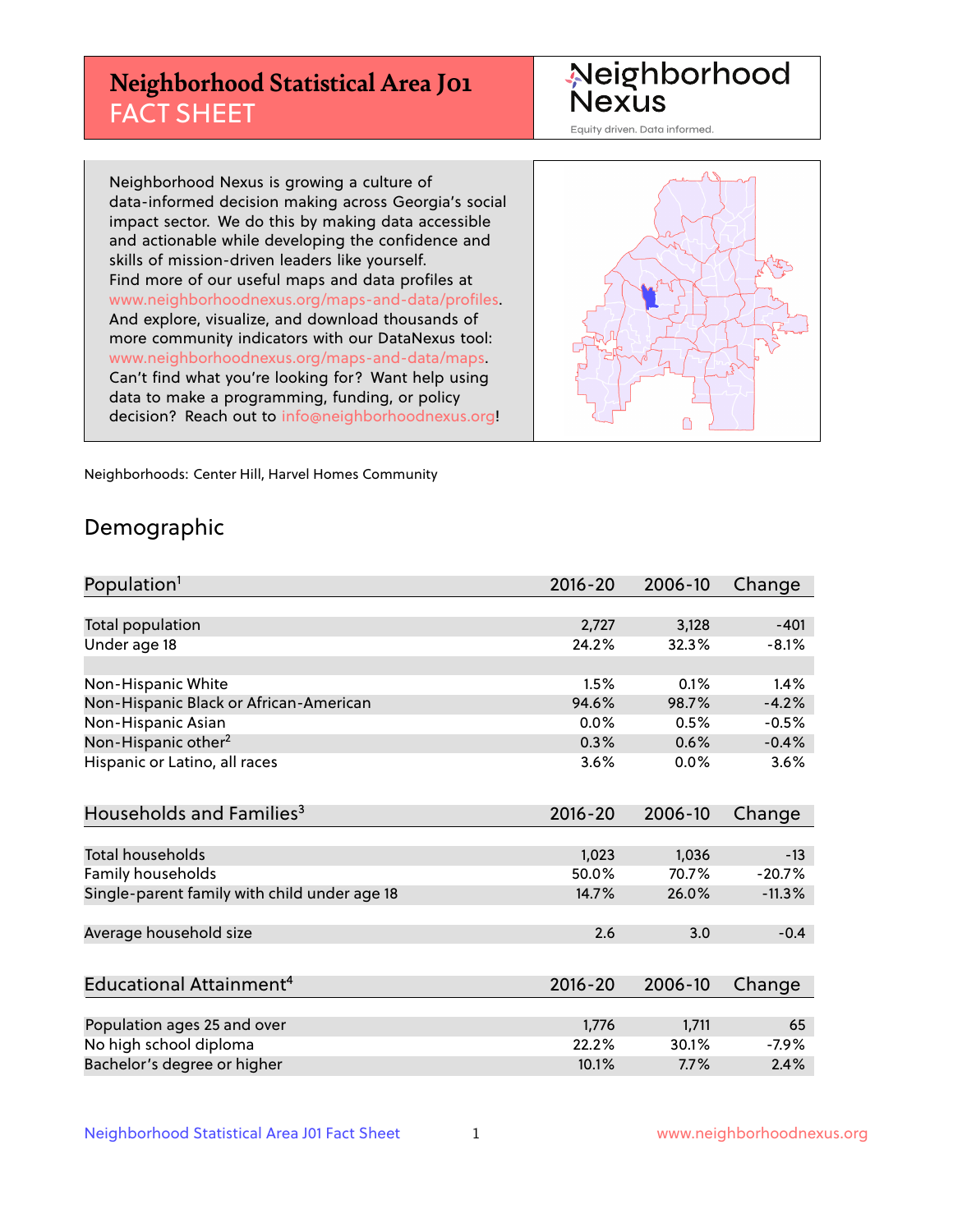## Change Measures, continued...

| Employment <sup>5</sup>                                 | $2016 - 20$  | 2006-10        | Change            |
|---------------------------------------------------------|--------------|----------------|-------------------|
|                                                         |              |                |                   |
| Total workers residing in Neighborhood Statistical Area | 886<br>29.3% | 1,121<br>36.0% | $-235$<br>$-6.6%$ |
| Workers with earnings \$1250/month or less              |              |                |                   |
| Workers with earnings \$1251/month to \$3333/month      | 45.8%        | 55.0%          | $-9.1%$           |
| Workers with earnings greater than \$3333/month         | 24.8%        | 9.1%           | 15.7%             |
| Total jobs located in Neighborhood Statistical Area     | 435          | 423            | 12                |
| Jobs with earnings \$1250/month or less                 | 25.1%        | 39.5%          | $-14.4%$          |
| Jobs with earnings \$1251/month to \$3333/month         | 29.9%        | 37.6%          | $-7.7%$           |
| Jobs with earnings greater than \$3333/month            | 45.1%        | 22.9%          | 22.1%             |
|                                                         |              |                |                   |
| Jobs/workers ratio                                      | 0.5          | 0.4            | 0.1               |
|                                                         |              |                |                   |
| Income and Poverty <sup>6</sup>                         | 2016-20      | 2006-10        | Change            |
| Median household income                                 | \$23,136     | \$21,878       | \$1,258           |
|                                                         |              |                |                   |
| Population for whom poverty status is determined        | 2,684        | 3,085          | $-401$            |
| Population below poverty                                | 31.3%        | 42.5%          | $-11.2%$          |
|                                                         |              |                |                   |
| Housing <sup>7</sup>                                    | 2016-20      | 2006-10        | Change            |
| Total housing units                                     | 1,416        | 1,588          | $-171$            |
| Occupied housing units                                  | 72.2%        | 65.2%          | 7.0%              |
| Vacant housing units                                    | 27.8%        | 34.8%          | $-7.0%$           |
|                                                         |              |                |                   |
| Occupied housing units                                  | 1,023        | 1,036          | $-13$             |
| Owner occupied housing units                            | 31.2%        | 40.2%          | $-9.0%$           |
| Renter occupied housing units                           | 68.8%        | 59.8%          | 9.0%              |
|                                                         |              |                |                   |
| Access to a Vehicle <sup>8</sup>                        | $2016 - 20$  | 2006-10        | Change            |
|                                                         |              |                |                   |
| Occupied housing units                                  | 1,023        | 1,036          | $-13$             |
| No vehicle available                                    | 42.1%        | 32.7%          | 9.4%              |
|                                                         |              |                |                   |
| Crime Rates, per 10,000 Population <sup>9</sup>         | 2017-21      | 2012-16        | Change            |
|                                                         |              |                |                   |
| All Part I crimes                                       | 501.7        | 1,168.7        | $-667.0$          |
| Violent crime                                           | 128.4        | 254.6          | $-126.2$          |
| Murder                                                  | 5.9          | 4.8            | 1.1               |
| Robbery                                                 | 36.7         | 90.9           | $-54.3$           |
| Aggravated assault                                      | 85.8         | 158.9          | $-73.1$           |
| Property crime                                          | 373.4        | 914.1          | $-540.7$          |
| <b>Burglary</b>                                         | 91.0         | 250.8          | $-159.8$          |
| Larceny                                                 | 198.8        | 451.8          | $-253.0$          |
| Vehicle theft                                           | 83.6         | 211.5          | $-127.9$          |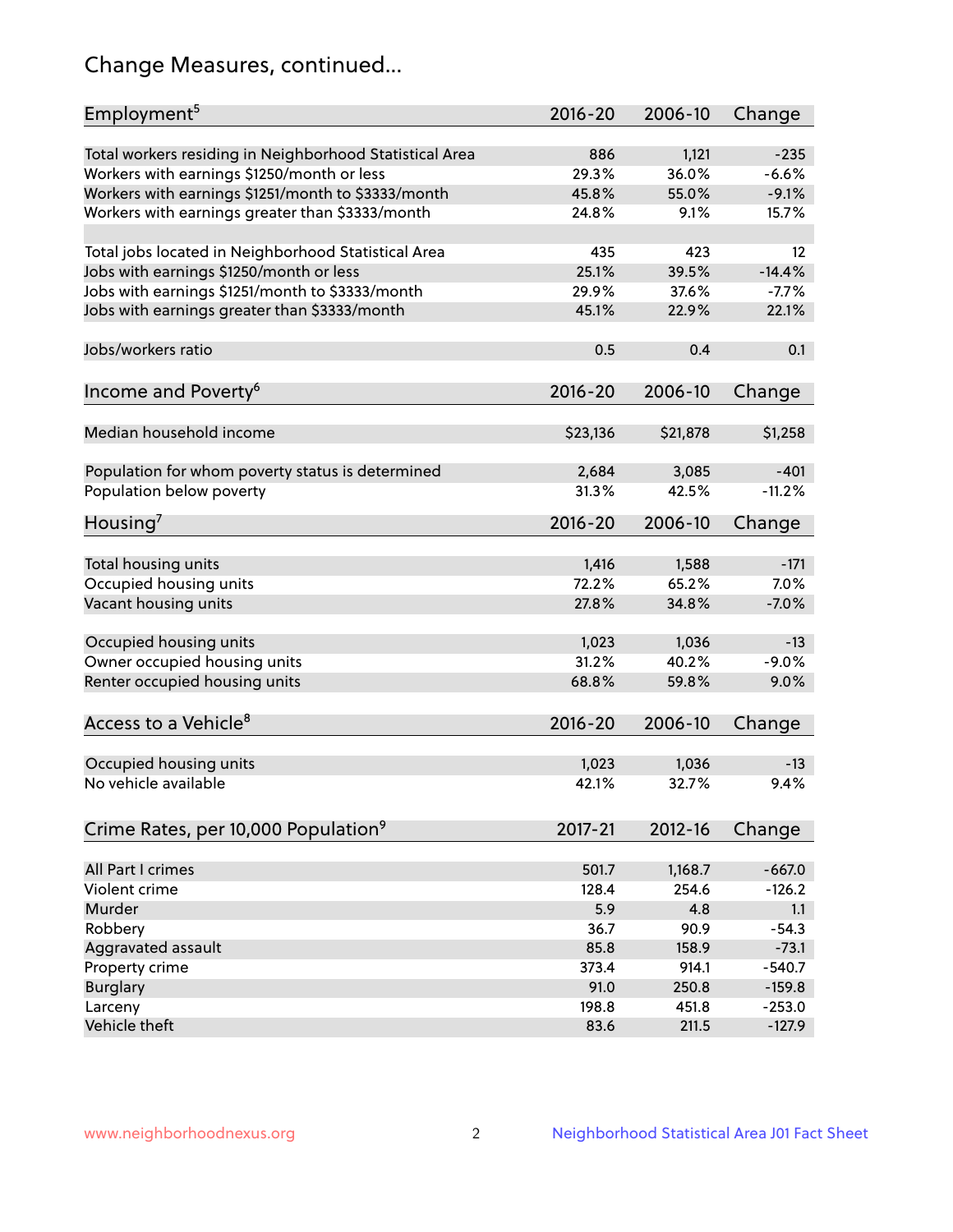## Current Data: Demographic

| Sex and Age, 2016-20 <sup>10</sup>                    | Estimate        | Margin of Error |
|-------------------------------------------------------|-----------------|-----------------|
| Total population                                      | 2,727           | $\pm 850$       |
| Male                                                  | 45.0%           | $\pm 3.6\%$     |
| Female                                                | 55.0%           | $\pm$ 12.1%     |
| Under 5 years                                         | 7.9%            | $\pm$ 5.9%      |
| 5 to 9 years                                          | 6.5%            | $\pm$ 5.2%      |
| 10 to 14 years                                        | 5.9%            | $\pm$ 4.4%      |
| 15 to 19 years                                        | 7.7%            | $\pm$ 3.4%      |
| 20 to 24 years                                        | 6.9%            | $\pm$ 5.7%      |
| 25 to 34 years                                        | 18.4%           | $\pm$ 6.7%      |
| 35 to 44 years                                        | 6.7%            | ±3.4%           |
| 45 to 54 years                                        | 8.4%            | $\pm 4.1\%$     |
| 55 to 59 years                                        | 6.6%            | $\pm 2.5\%$     |
| 60 to 64 years                                        | 6.1%            | $\pm$ 5.7%      |
| 65 to 74 years                                        | 10.2%           | $\pm$ 7.1%      |
| 75 to 84 years                                        | 6.8%            | $\pm$ 6.0%      |
| 85 years and over                                     | 1.9%            | $\pm1.6\%$      |
| Median age (years)                                    | 32.5            | $\pm 2.1$       |
| Race and Ethnicity, 2016-20 <sup>11</sup>             | <b>Estimate</b> | Margin of Error |
| Total population                                      | 2,727           | $\pm 850$       |
| Hispanic or Latino (of any race)                      | 3.6%            | $\pm$ 6.0%      |
| Not Hispanic or Latino                                | 96.4%           | $\pm$ 7.5%      |
| White alone                                           | 1.5%            | ±1.6%           |
| Black or African American alone                       | 94.6%           | $\pm$ 9.5%      |
| American Indian and Alaska Native alone               | 0.0%            | $\pm$ 0.5%      |
| Asian alone                                           | 0.0%            | $\pm$ 0.5%      |
| Native Hawaiian and other Pacific Islander alone      | 0.0%            | $\pm$ 0.5%      |
| Some other race alone                                 | 0.0%            | $\pm$ 0.3%      |
| Two or more races                                     | 0.3%            | $\pm 1.0\%$     |
| U.S. Citizenship Status, 2016-20 <sup>12</sup>        | <b>Estimate</b> | Margin of Error |
| Foreign-born population                               | 78              | $\pm 102$       |
| Naturalized U.S. citizen                              | 7.4%            | $\pm$ 10.1%     |
| Not a U.S. citizen                                    | 92.6%           | $\pm$ 56.0%     |
| Citizen, Voting Age Population, 2016-20 <sup>13</sup> | Estimate        | Margin of Error |
| Citizen, 18 and over population                       | 1,994           | $\pm 503$       |
| Male                                                  | 46.0%           | ±11.7%          |
| Female                                                | 54.0%           | $\pm$ 13.4%     |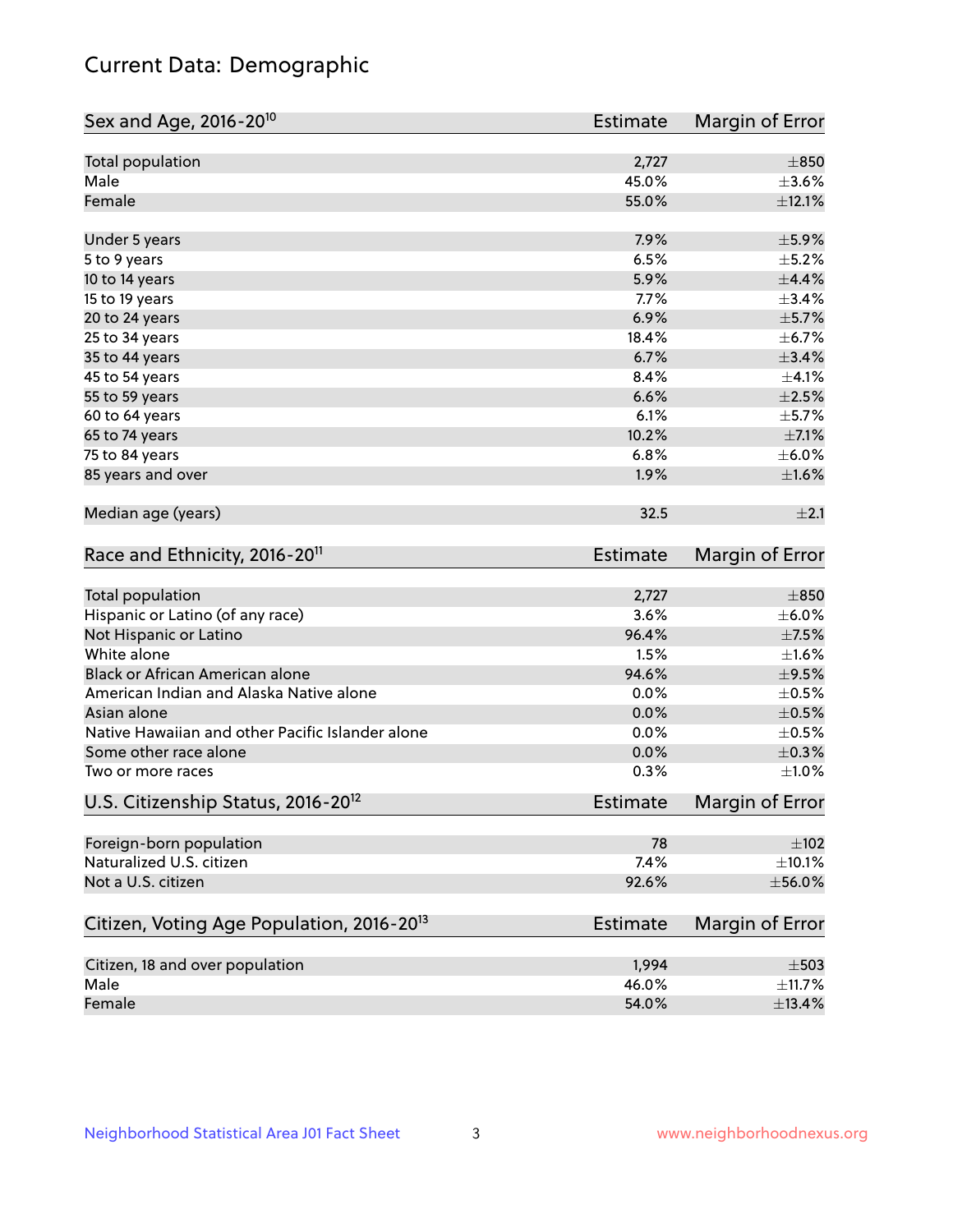## Current Data: Economic

| Income, 2016-20 <sup>14</sup>                           | <b>Estimate</b> | Margin of Error |
|---------------------------------------------------------|-----------------|-----------------|
| All households                                          |                 | $\pm$ 326       |
|                                                         | 1,023<br>17.6%  | $\pm$ 8.6%      |
| Less than \$10,000                                      |                 |                 |
| \$10,000 to \$14,999                                    | 12.1%           | ±12.2%          |
| \$15,000 to \$24,999                                    | 23.4%           | $\pm 20.6\%$    |
| \$25,000 to \$34,999                                    | 18.0%           | $\pm$ 16.6%     |
| \$35,000 to \$49,999                                    | 10.6%           | $\pm$ 6.2%      |
| \$50,000 to \$74,999                                    | 10.2%           | $\pm$ 8.5%      |
| \$75,000 to \$99,999                                    | 4.9%            | $\pm$ 4.5%      |
| \$100,000 to \$149,999                                  | 3.2%            | $\pm$ 3.7%      |
| \$150,000 to \$199,999                                  | 0.0%            | $\pm$ 1.4%      |
| \$200,000 or more                                       | 0.0%            | ±1.4%           |
| Median household income (dollars)                       | \$23,136        | $\pm$ 3,251     |
| Mean household income (dollars)                         | \$31,277        | $\pm$ 862       |
| Households with earnings                                | 51.5%           | $\pm$ 4.4%      |
| Mean earnings (dollars)                                 | \$35,104        | ±5,632          |
| Households with Social Security                         | 39.2%           | ±13.8%          |
| Mean Social Security income (dollars)                   | \$14,885        | ± 5,151         |
| Households with retirement income                       | 27.3%           | $\pm 21.0\%$    |
| Mean retirement income (dollars)                        | \$11,687        | ±12,077         |
| Households with Supplemental Security Income            | 19.7%           | $\pm$ 19.6%     |
| Mean Supplemental Security Income (dollars)             | \$13,303        | ±11,926         |
| Households with cash public assistance income           | 6.3%            | $\pm$ 4.9%      |
| Mean cash public assistance income (dollars)            | \$2,913         | ±3,854          |
| Households with Food Stamp/SNAP benefits in the past 12 | 55.8%           | ±18.6%          |
| months                                                  |                 |                 |
|                                                         |                 |                 |
| Family households                                       | 512             | $\pm 239$       |
| Less than \$10,000                                      | 13.9%           | $\pm$ 11.0%     |
| \$10,000 to \$14,999                                    | 6.0%            | $\pm$ 8.9%      |
| \$15,000 to \$24,999                                    | 30.8%           | ±37.4%          |
| \$25,000 to \$34,999                                    | 9.4%            | $\pm$ 8.1%      |
| \$35,000 to \$49,999                                    | 12.3%           | $\pm$ 9.1%      |
| \$50,000 to \$74,999                                    | 17.3%           | ±16.1%          |
| \$75,000 to \$99,999                                    | 6.8%            | $\pm$ 6.8%      |
| \$100,000 to \$149,999                                  | 3.4%            | $\pm$ 5.1%      |
| \$150,000 to \$199,999                                  | 0.0%            | ±2.8%           |
| \$200,000 or more                                       | 0.0%            | $\pm 2.8\%$     |
| Median family income (dollars)                          | \$24,586        | ±6,691          |
| Mean family income (dollars)                            | \$35,977        | ±23,334         |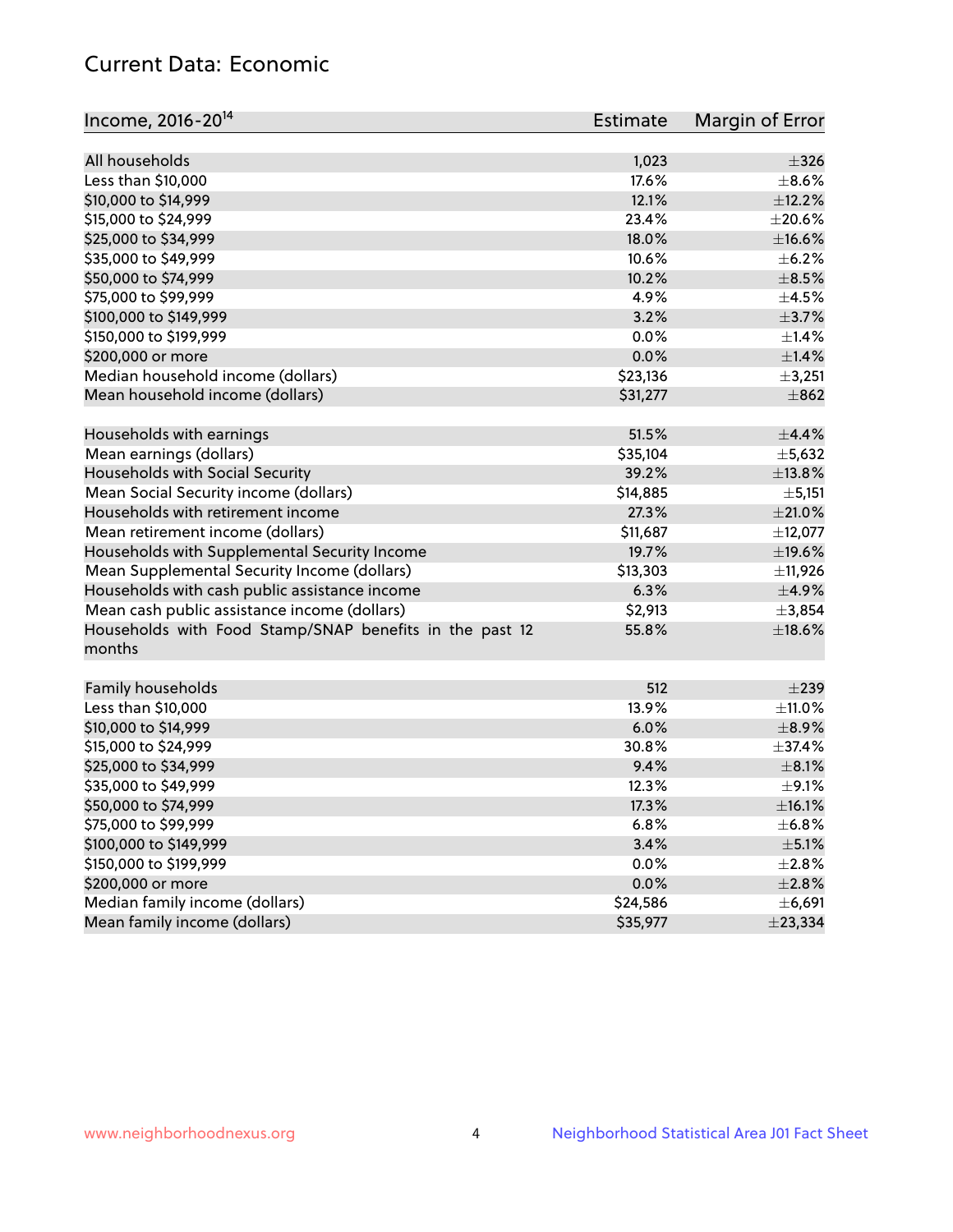## Current Data: Economic, continued...

| Income, 2016-20, continued <sup>15</sup>                              | <b>Estimate</b> | Margin of Error        |
|-----------------------------------------------------------------------|-----------------|------------------------|
|                                                                       |                 |                        |
| Nonfamily households<br>Median nonfamily income (dollars)             | 511<br>\$20,947 | $\pm 236$<br>±4,940    |
| Mean nonfamily income (dollars)                                       | \$24,927        | ±5,707                 |
|                                                                       |                 |                        |
| Median earnings for workers (dollars)                                 | \$20,214        | ±4,934                 |
| Median earnings for male full-time, year-round workers<br>(dollars)   | \$28,728        | ±3,669                 |
| Median earnings for female full-time, year-round workers<br>(dollars) | \$29,327        | ±4,697                 |
| Per capita income (dollars)                                           | \$13,652        | $\pm$ 956              |
| Families Below Poverty Level, 2016-20 <sup>16</sup>                   | <b>Estimate</b> | <b>Margin of Error</b> |
|                                                                       |                 |                        |
| <b>All Families</b>                                                   | 512             | $\pm 239$              |
| Percent below poverty                                                 | 27.8%           | $\pm$ 9.3%             |
| Families with related children under 18 years                         | 258             | $\pm$ 134              |
| Percent below poverty                                                 | 45.9%           | $\pm 20.0\%$           |
| Families with related children under 5 years only                     | 63              | $+90$                  |
| Percent below poverty                                                 | 24.6%           | ±48.0%                 |
| Married couple families                                               | 90              | $\pm$ 64               |
| Percent below poverty                                                 | 10.3%           | ±26.5%                 |
| Married couple families with related children under 18 years          | 29              | $\pm 40$               |
| Percent below poverty                                                 | 32.4%           | $\pm 73.9\%$           |
| Married couple families with related children under 5 years           | 0               | ±20                    |
| Percent below poverty                                                 | $\ddagger$      | $\ddagger$             |
| Families with female householder, no spouse present                   | 297             | $\pm$ 128              |
| Percent below poverty                                                 | 41.2%           | ±19.7%                 |
| Families with female householder, no spouse present with              | 214             | $\pm$ 123              |
| related children under 18 years                                       |                 |                        |
| Percent below poverty                                                 | 47.2%           | ±19.8%                 |
| Families with female householder, no spouse present with              | 63              | $\pm$ 85               |
| related children under 5 years                                        |                 |                        |
| Percent below poverty                                                 | 24.6%           | ±37.1%                 |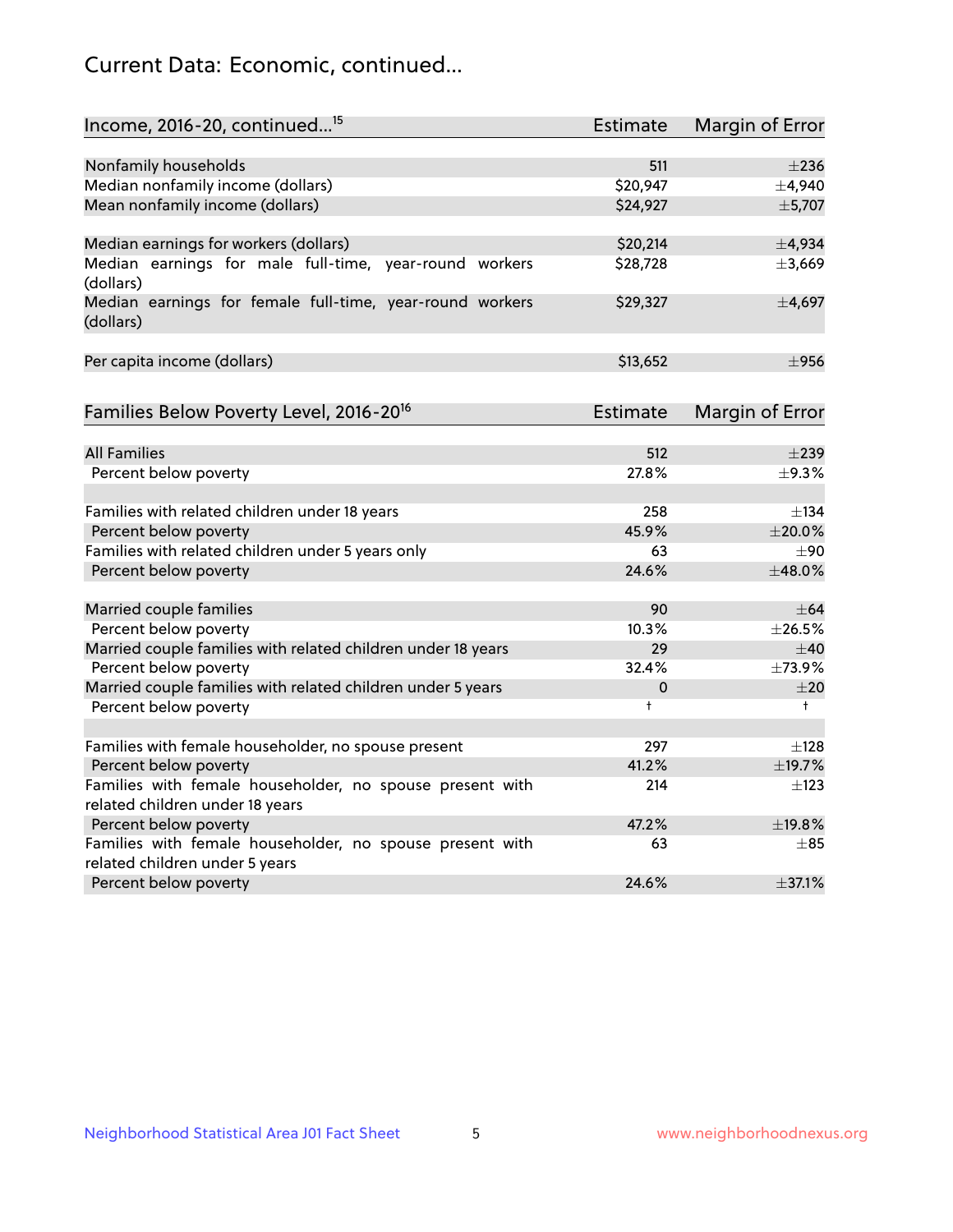## Current Data: Economic, continued...

| People Below Poverty Level, 2016-20 <sup>17</sup> | <b>Estimate</b> | Margin of Error |
|---------------------------------------------------|-----------------|-----------------|
|                                                   |                 |                 |
| Total population                                  | 2,684           | $\pm$ 845       |
| Percent below poverty                             | 31.3%           | $\pm$ 9.1%      |
| Population under 18 years                         | 656             | $\pm 260$       |
| Percent below poverty                             | 48.9%           | ±17.8%          |
| Population 18 years and over                      | 2,028           | $\pm$ 494       |
| Percent below poverty                             | 25.7%           | $\pm$ 8.9%      |
| Population 18 to 64 years                         | 1,541           | ±416            |
| Percent below poverty                             | 30.0%           | ±11.3%          |
| Population 65 years and over                      | 487             | $\pm 267$       |
| Percent below poverty                             | 11.8%           | $\pm$ 7.1%      |

| Poverty by Race/Ethnicity, 2016-20 <sup>18</sup> | <b>Estimate</b> |            |
|--------------------------------------------------|-----------------|------------|
|                                                  |                 |            |
| Non-Hispanic White population                    | 31              | ±41        |
| Percent below poverty                            | 17.4%           | ±18.0%     |
| <b>Black population</b>                          | 2,546           | $\pm$ 837  |
| Percent below poverty                            | 31.8%           | $\pm$ 9.4% |
| Asian population                                 | 0               | ±14        |
| Percent below poverty                            |                 |            |
| Hispanic or Latino population                    | 99              | $\pm 167$  |
| Percent below poverty                            | 23.0%           | ±36.8%     |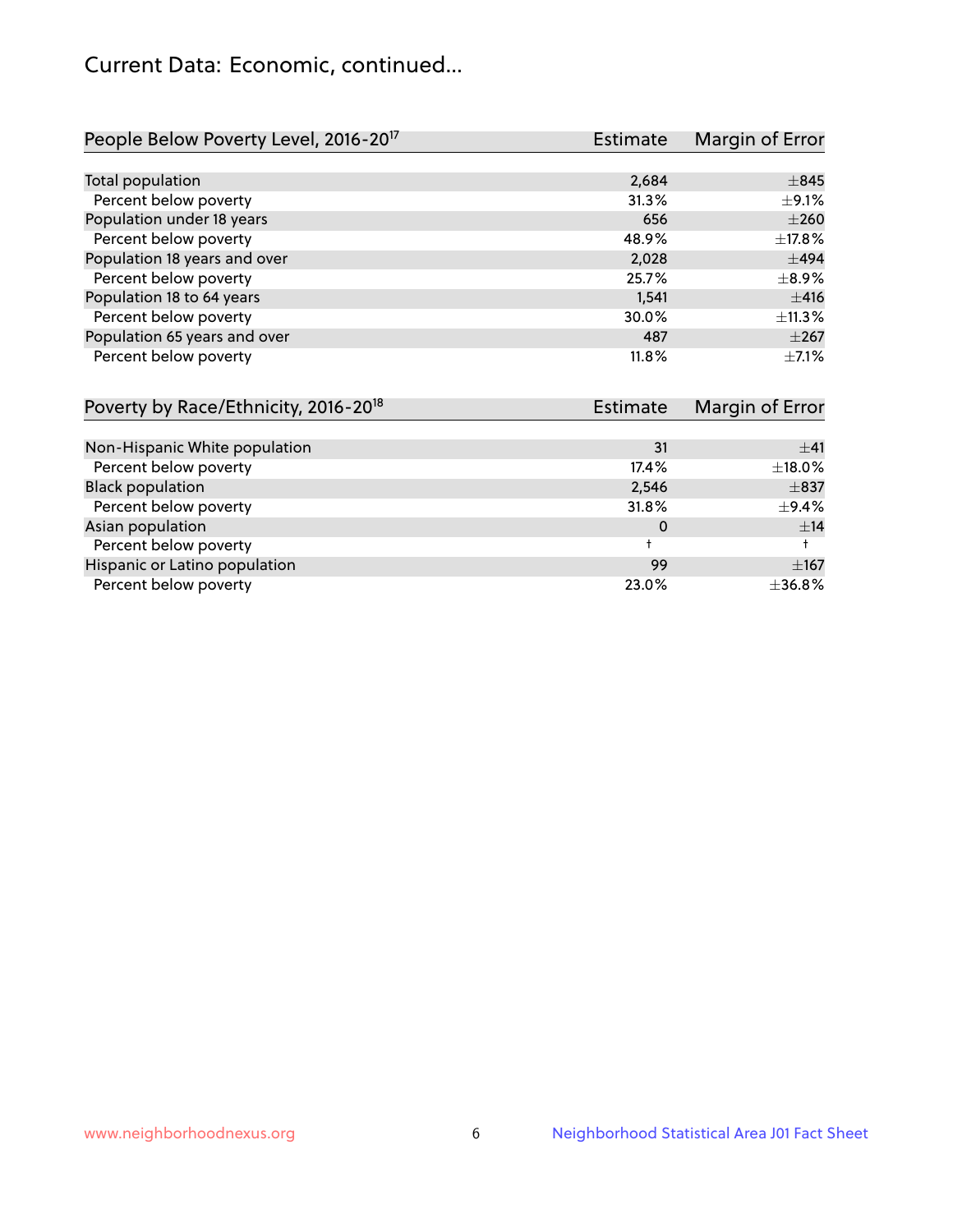# Current Data: Employment

| Employment Status, 2016-20 <sup>19</sup>                      | <b>Estimate</b> | Margin of Error |
|---------------------------------------------------------------|-----------------|-----------------|
|                                                               |                 |                 |
| Population 16 years and over                                  | 2,139           | $+673$          |
| In labor force                                                | 47.5%           | ±20.4%          |
| Civilian labor force                                          | 47.5%           | $\pm 20.4\%$    |
| Employed                                                      | 36.1%           | $\pm 3.5\%$     |
| Unemployed                                                    | 11.4%           | ±6.8%           |
| <b>Armed Forces</b>                                           | 0.0%            | $\pm 3.0\%$     |
| Not in labor force                                            | 52.5%           | ±7.9%           |
| Civilian labor force                                          | 1,015           | $\pm 298$       |
| <b>Unemployment Rate</b>                                      | 23.9%           | ±14.5%          |
|                                                               |                 |                 |
| Females 16 years and over                                     | 1,169           | ±435            |
| In labor force                                                | 49.5%           | ±10.7%          |
| Civilian labor force                                          | 49.5%           | ±10.7%          |
| Employed                                                      | 33.7%           | ±12.2%          |
| Own children of the householder under 6 years                 | 248             | $\pm$ 185       |
| All parents in family in labor force                          | 83.8%           | $\pm$ 35.4%     |
|                                                               |                 |                 |
| Own children of the householder 6 to 17 years                 | 383             | $\pm 229$       |
| All parents in family in labor force                          | 73.7%           | ±36.2%          |
| Industry, 2016-20 <sup>20</sup>                               | Estimate        | Margin of Error |
|                                                               |                 |                 |
| Civilian employed population 16 years and over                | 772             | $\pm 254$       |
| Agriculture, forestry, fishing and hunting, and mining        | 0.0%            | $\pm 2.6\%$     |
| Construction                                                  | 10.4%           | $\pm 8.0\%$     |
| Manufacturing                                                 | 3.3%            | $\pm 4.6\%$     |
| Wholesale trade                                               | 1.8%            | $\pm 3.5\%$     |
| Retail trade                                                  | 12.1%           | $\pm$ 9.5%      |
| Transportation and warehousing, and utilities                 | 10.4%           | $\pm$ 9.0%      |
| Information                                                   | 0.4%            | $\pm 2.5\%$     |
| Finance and insurance, and real estate and rental and leasing | 10.4%           | ±16.3%          |
| Professional, scientific, and management, and administrative  | 9.9%            | $\pm$ 11.0%     |
| and waste management services                                 |                 |                 |
| Educational services, and health care and social assistance   | 14.0%           | $\pm$ 9.7%      |
| Arts, entertainment, and recreation, and accommodation and    | 20.1%           | ±13.4%          |
| food services                                                 |                 |                 |
| Other services, except public administration                  | 6.2%            | $\pm$ 6.9%      |
| Public administration                                         | 1.0%            | ±2.8%           |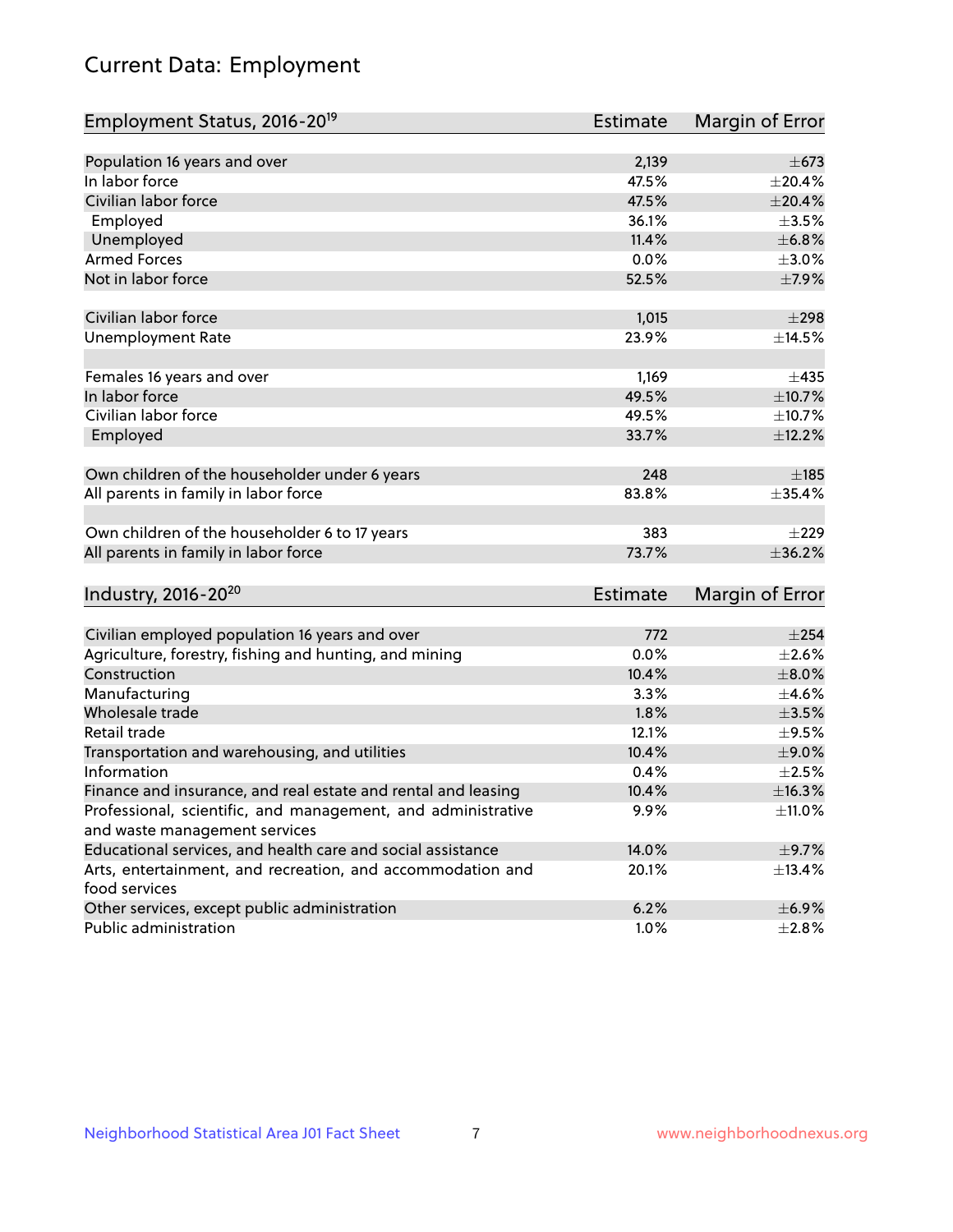# Current Data: Employment, continued...

| Occupation, 2016-20 <sup>21</sup>                                                                       | Estimate | Margin of Error |
|---------------------------------------------------------------------------------------------------------|----------|-----------------|
| Civilian employed population 16 years and over                                                          | 772      | $\pm 254$       |
| Management, business, science, and arts occupations                                                     | 20.0%    | ±17.0%          |
| Service occupations                                                                                     | 32.7%    | $\pm$ 15.1%     |
| Sales and office occupations                                                                            | 21.8%    | ±13.7%          |
| Natural resources, construction, and maintenance occupations                                            | 7.8%     | $\pm$ 7.8%      |
| Production, transportation, and material moving occupations                                             | 17.8%    | ±10.7%          |
| Class of Worker, 2016-20 <sup>22</sup>                                                                  | Estimate | Margin of Error |
| Civilian employed population 16 years and over                                                          | 772      | $\pm 254$       |
| Private wage and salary workers                                                                         | 92.9%    | ±14.7%          |
| Government workers                                                                                      | 5.4%     | $\pm$ 6.4%      |
| Self-employed in own not incorporated business workers                                                  | 1.8%     | $\pm$ 3.8%      |
| Unpaid family workers                                                                                   | 0.0%     | $\pm 2.6\%$     |
| Job Flows, 2019 <sup>23</sup>                                                                           |          | 2019            |
|                                                                                                         |          |                 |
| Total Jobs in Neighborhood Statistical Area                                                             |          | 435             |
| Held by residents of Neighborhood Statistical Area                                                      |          | 0.2%            |
| Held by non-residents of Neighborhood Statistical Area                                                  |          | 99.8%           |
| Jobs by Industry Sector, 2019 <sup>24</sup>                                                             |          | 2019            |
| Total Jobs in Neighborhood Statistical Area                                                             |          | 435             |
| <b>Goods Producing sectors</b>                                                                          |          | 0.0%            |
| Trade, Transportation, and Utilities sectors                                                            |          | 30.3%           |
| All Other Services sectors                                                                              |          | 69.7%           |
| Total Jobs in Neighborhood Statistical<br>held<br>by<br>Area<br>Neighborhood Statistical Area residents |          | 1               |
| <b>Goods Producing sectors</b>                                                                          |          | 0.0%            |
| Trade, Transportation, and Utilities sectors                                                            |          | 0.0%            |
| All Other Services sectors                                                                              |          | 100.0%          |
| Jobs by Earnings, 2019 <sup>25</sup>                                                                    |          | 2019            |
| Total Jobs in Neighborhood Statistical Area                                                             |          | 435             |
| Jobs with earnings \$1250/month or less                                                                 |          | 25.1%           |
| Jobs with earnings \$1251/month to \$3333/month                                                         |          | 29.9%           |
| Jobs with earnings greater than \$3333/month                                                            |          | 45.1%           |
| Neighborhood Statistical<br>Jobs<br>in<br>held<br>by<br>Total<br>Area                                   |          | 1               |
| Neighborhood Statistical Area residents                                                                 |          |                 |
| Jobs with earnings \$1250/month or less                                                                 |          | 0.0%            |
| Jobs with earnings \$1251/month to \$3333/month                                                         |          | 100.0%          |
| Jobs with earnings greater than \$3333/month                                                            |          | 0.0%            |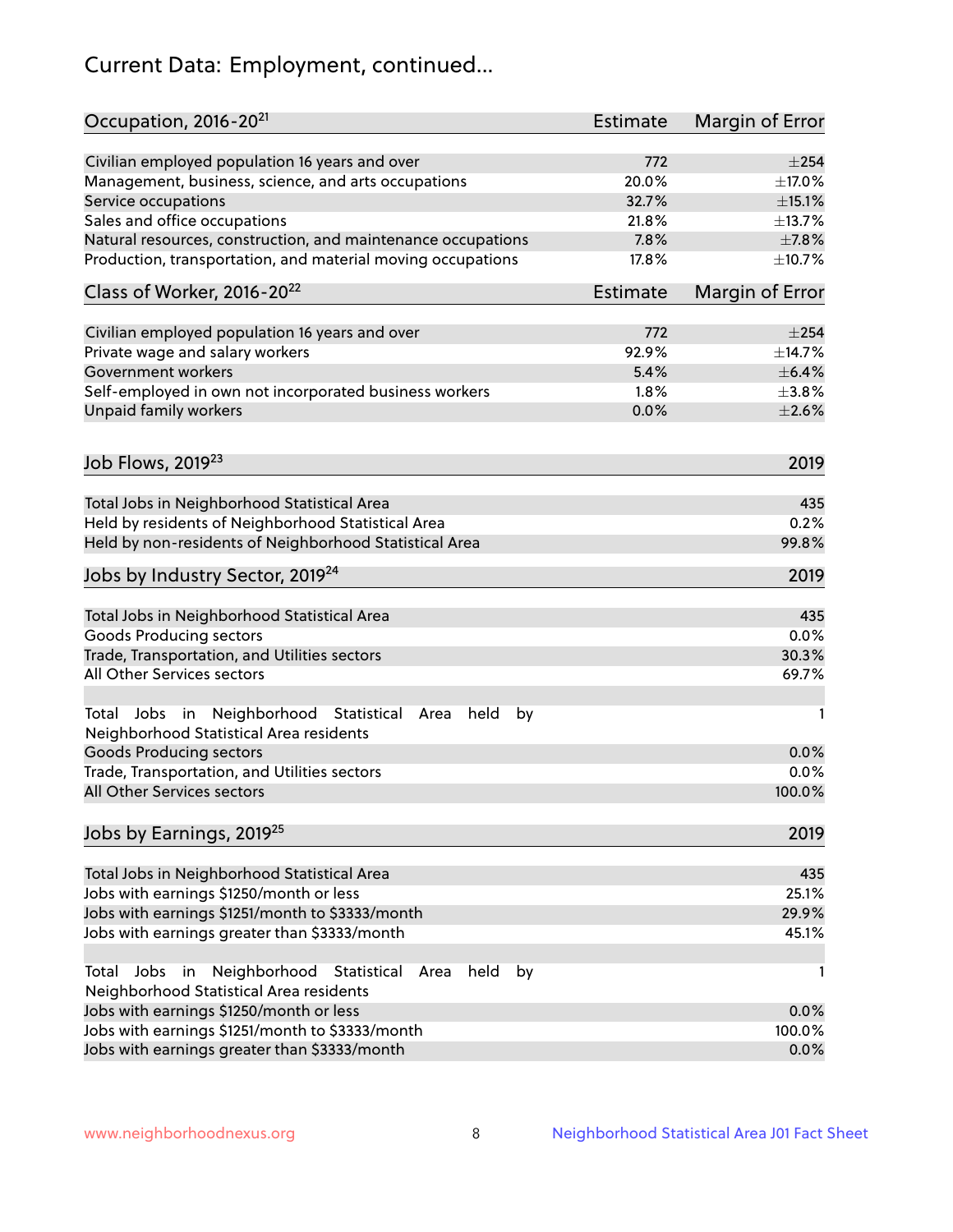## Current Data: Employment, continued...

| Jobs by Age of Worker, 2019 <sup>26</sup>                                                      | 2019   |
|------------------------------------------------------------------------------------------------|--------|
|                                                                                                |        |
| Total Jobs in Neighborhood Statistical Area                                                    | 435    |
| Jobs with workers age 29 or younger                                                            | 17.2%  |
| Jobs with workers age 30 to 54                                                                 | 56.1%  |
| Jobs with workers age 55 or older                                                              | 26.7%  |
|                                                                                                |        |
| Total Jobs in Neighborhood Statistical Area held by<br>Neighborhood Statistical Area residents |        |
| Jobs with workers age 29 or younger                                                            | 0.0%   |
| Jobs with workers age 30 to 54                                                                 | 100.0% |
| Jobs with workers age 55 or older                                                              | 0.0%   |

### Current Data: Education

| School Enrollment, 2016-20 <sup>27</sup>       | Estimate | Margin of Error |
|------------------------------------------------|----------|-----------------|
|                                                |          |                 |
| Population 3 years and over enrolled in school | 621      | $\pm 287$       |
| Nursery school, preschool                      | $6.0\%$  | $\pm$ 8.0%      |
| Kindergarten                                   | 1.5%     | $\pm$ 3.2%      |
| Elementary school (grades 1-8)                 | 41.5%    | $\pm 22.0\%$    |
| High school (grades 9-12)                      | 33.3%    | ±12.9%          |
| College or graduate school                     | 17.7%    | $\pm 20.4\%$    |

| Educational Attainment, 2016-20 <sup>28</sup> | <b>Estimate</b> | Margin of Error |
|-----------------------------------------------|-----------------|-----------------|
|                                               |                 |                 |
| Population 25 years and over                  | 1,776           | $\pm$ 579       |
| Less than 9th grade                           | 3.4%            | $\pm$ 3.2%      |
| 9th to 12th grade, no diploma                 | 18.8%           | $\pm$ 7.2%      |
| High school graduate (includes equivalency)   | 45.7%           | $\pm$ 13.6%     |
| Some college, no degree                       | 20.4%           | $\pm$ 9.9%      |
| Associate's degree                            | 1.6%            | $\pm 2.2\%$     |
| Bachelor's degree                             | 7.2%            | $\pm$ 4.7%      |
| Graduate or professional degree               | 2.9%            | $\pm 2.9\%$     |
|                                               |                 |                 |
| Percent high school graduate or higher        | 77.8%           | $\pm$ 35.2%     |
| Percent bachelor's degree or higher           | 10.1%           | $\pm$ 5.1%      |
|                                               |                 |                 |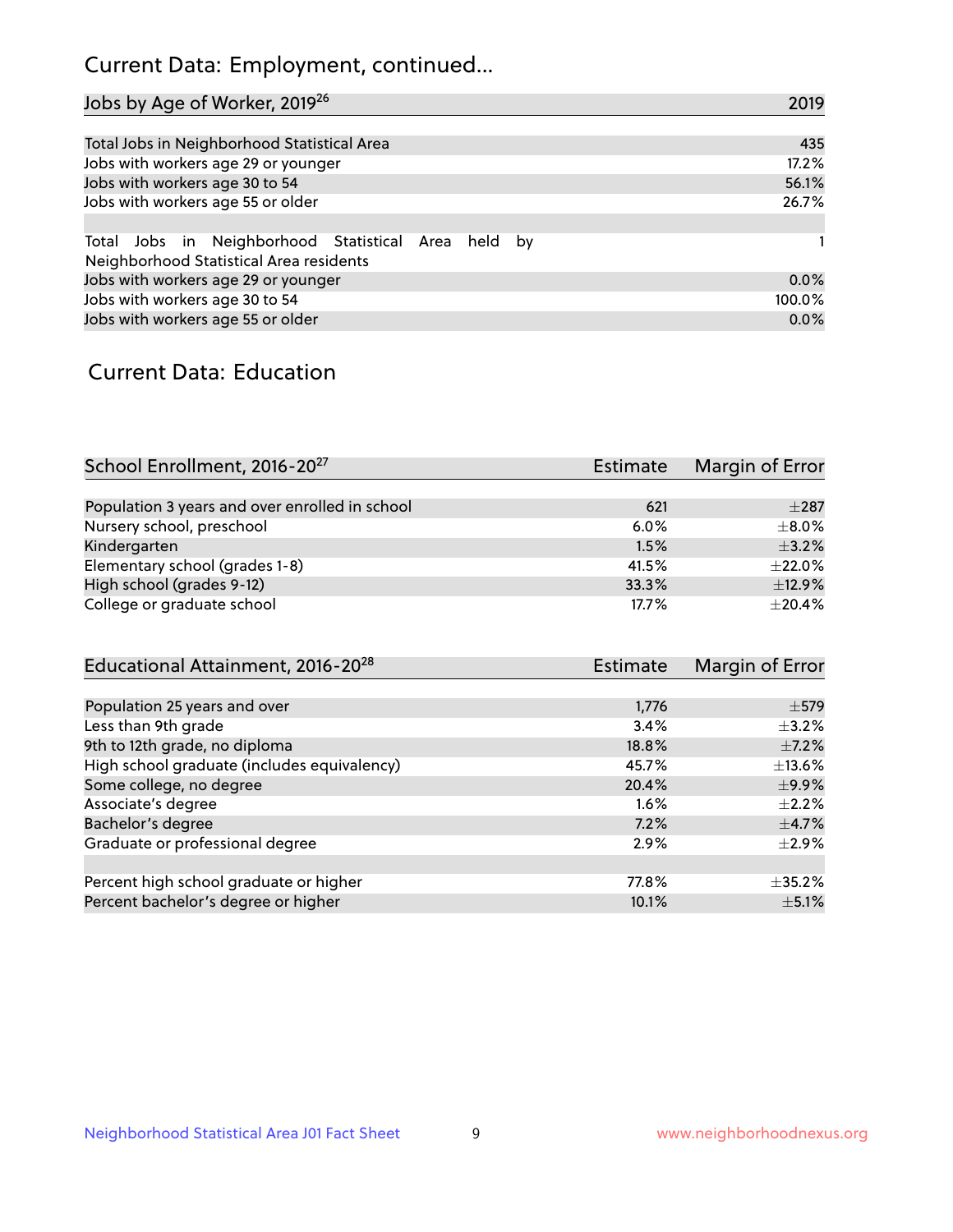## Current Data: Housing

| Households by Type, 2016-20 <sup>29</sup>            | <b>Estimate</b> | Margin of Error |
|------------------------------------------------------|-----------------|-----------------|
|                                                      |                 |                 |
| Total households                                     | 1,023           | $\pm$ 326       |
| Family households (families)                         | 50.0%           | $+17.1%$        |
| With own children under 18 years                     | 20.3%           | $\pm$ 7.2%      |
| Married-couple family                                | 8.8%            | $\pm$ 5.4%      |
| With own children of the householder under 18 years  | 1.9%            | $\pm 3.0\%$     |
| Male householder, no spouse present, family          | 12.3%           | $\pm$ 19.2%     |
| With own children of the householder under 18 years  | 1.5%            | $\pm 3.1\%$     |
| Female householder, no spouse present, family        | 29.0%           | $\pm$ 7.7%      |
| With own children of the householder under 18 years  | 16.9%           | ±6.8%           |
| Nonfamily households                                 | 50.0%           | ±16.7%          |
| Householder living alone                             | 44.0%           | ±17.3%          |
| 65 years and over                                    | 22.4%           | ±16.1%          |
|                                                      |                 |                 |
| Households with one or more people under 18 years    | 25.2%           | $\pm$ 9.0%      |
| Households with one or more people 65 years and over | 42.7%           | $\pm 21.9\%$    |
|                                                      |                 |                 |
| Average household size                               | 2.59            | $\pm$ 0.02      |
| Average family size                                  | 3.82            | $+2.46$         |
| Housing Occupancy, 2016-20 <sup>30</sup>             | <b>Estimate</b> | Margin of Error |
|                                                      |                 |                 |
| Total housing units                                  | 1,416<br>72.2%  | ±311            |
| Occupied housing units                               |                 | ±16.7%          |
| Vacant housing units                                 | 27.8%           | $\pm$ 5.5%      |
| Homeowner vacancy rate                               | 0.0             | $\pm$ 4.4       |
| Rental vacancy rate                                  | 3.7             | ±5.0            |
| Units in Structure, 2016-20 <sup>31</sup>            | Estimate        | Margin of Error |
|                                                      |                 |                 |
| Total housing units                                  | 1,416           | ±311            |
| 1-unit, detached                                     | 56.3%           | $\pm$ 7.5%      |
| 1-unit, attached                                     | 1.1%            | $\pm1.7\%$      |
| 2 units                                              | 5.0%            | $\pm$ 3.8%      |
| 3 or 4 units                                         | 2.7%            | $\pm$ 3.1%      |
| 5 to 9 units                                         | 13.4%           | $\pm$ 15.1%     |
| 10 to 19 units                                       | 4.8%            | $\pm 4.1\%$     |
| 20 or more units                                     | 16.2%           | $\pm$ 9.6%      |
| Mobile home                                          | 0.0%            | $\pm1.0\%$      |
| Boat, RV, van, etc.                                  | $0.6\%$         | $\pm 1.5\%$     |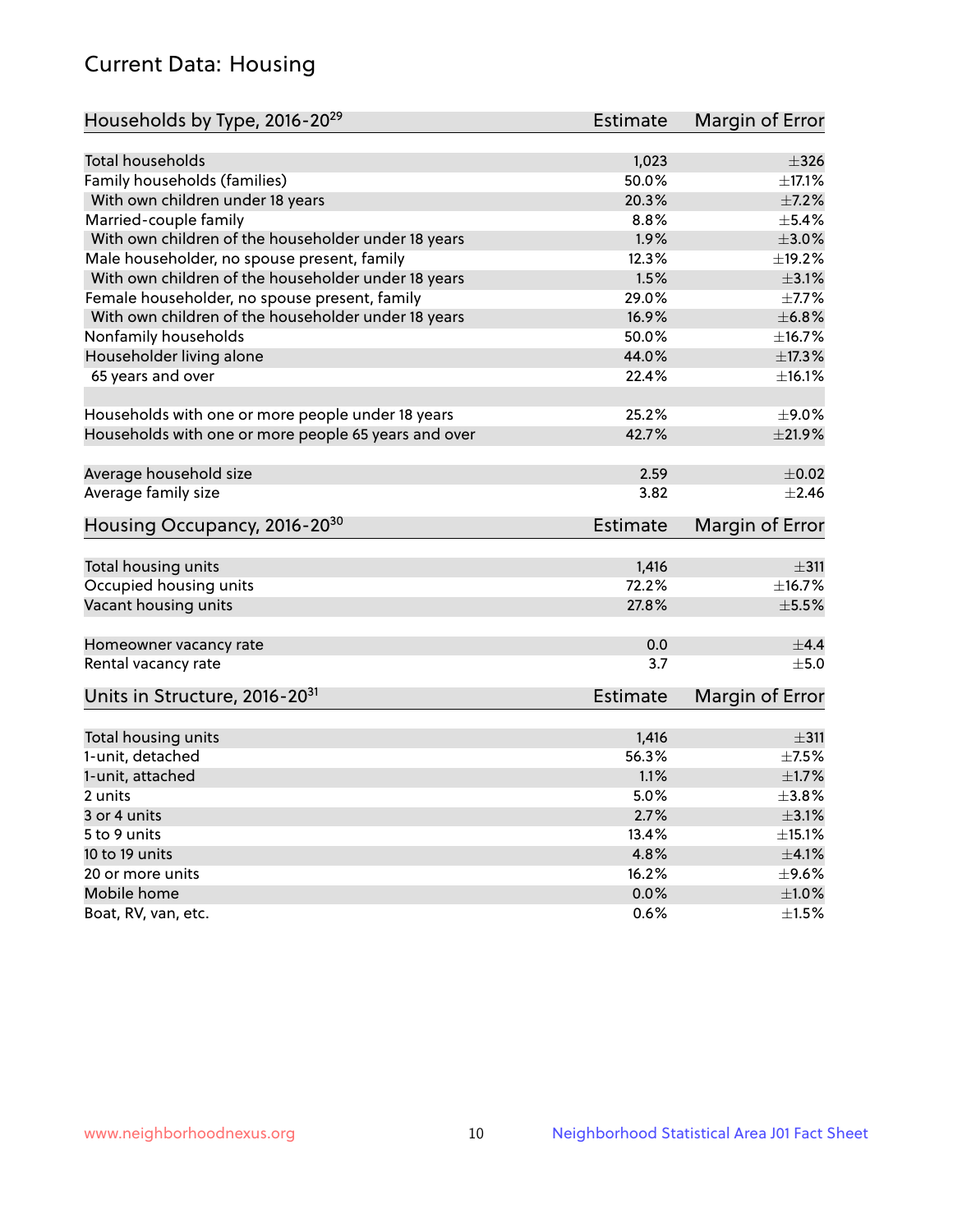## Current Data: Housing, continued...

| Year Structure Built, 2016-20 <sup>32</sup>    | Estimate        | <b>Margin of Error</b> |
|------------------------------------------------|-----------------|------------------------|
| Total housing units                            | 1,416           | $\pm$ 311              |
| Built 2014 or later                            | 5.8%            | $\pm 4.5\%$            |
| Built 2010 to 2013                             | 1.0%            | ±1.6%                  |
| Built 2000 to 2009                             | 3.2%            | $\pm 3.0\%$            |
| Built 1990 to 1999                             | 3.4%            | $\pm$ 3.3%             |
| Built 1980 to 1989                             | 4.8%            | $\pm$ 4.7%             |
| Built 1970 to 1979                             | 8.0%            | $\pm$ 4.5%             |
| Built 1960 to 1969                             | 39.1%           | ±18.0%                 |
| Built 1950 to 1959                             | 18.4%           | $\pm$ 8.9%             |
| Built 1940 to 1949                             | 8.3%            | $\pm 4.5\%$            |
| Built 1939 or earlier                          | 8.0%            | $\pm$ 4.2%             |
| Housing Tenure, 2016-2033                      | Estimate        | Margin of Error        |
| Occupied housing units                         | 1,023           | $\pm$ 326              |
| Owner-occupied                                 | 31.2%           | ±11.1%                 |
| Renter-occupied                                | 68.8%           | ±18.2%                 |
| Average household size of owner-occupied unit  | 2.45            | ±1.61                  |
| Average household size of renter-occupied unit | 2.66            | $\pm$ 0.37             |
| Residence 1 Year Ago, 2016-20 <sup>34</sup>    | <b>Estimate</b> | <b>Margin of Error</b> |
| Population 1 year and over                     | 2,648           | $\pm 772$              |
| Same house                                     | 83.0%           | ±13.7%                 |
| Different house in the U.S.                    | 17.0%           | ±10.4%                 |
| Same county                                    | 11.7%           | $\pm$ 9.6%             |
| Different county                               | 5.3%            | $\pm$ 5.3%             |
| Same state                                     | 3.2%            | $\pm 4.5\%$            |
| Different state                                | 2.1%            | $\pm 2.9\%$            |
| Abroad                                         | 0.0%            | $\pm$ 0.5%             |
| Value of Housing Unit, 2016-20 <sup>35</sup>   | <b>Estimate</b> | Margin of Error        |
| Owner-occupied units                           | 320             | $\pm$ 153              |
| Less than \$50,000                             | 11.8%           | ±14.1%                 |
| \$50,000 to \$99,999                           | 30.9%           | ±14.0%                 |
| \$100,000 to \$149,999                         | 21.4%           | ±16.6%                 |
| \$150,000 to \$199,999                         | 26.9%           | ±36.1%                 |
| \$200,000 to \$299,999                         | 4.6%            | $\pm$ 6.5%             |
| \$300,000 to \$499,999                         | 0.0%            | $\pm$ 6.4%             |
| \$500,000 to \$999,999                         | 3.5%            | $\pm$ 8.1%             |
| \$1,000,000 or more                            | 1.0%            | ±7.3%                  |
| Mortgage Status, 2016-20 <sup>36</sup>         | Estimate        | Margin of Error        |
| Owner-occupied units                           | 320             | ±153                   |
| Housing units with a mortgage                  | 35.4%           | $\pm$ 9.5%             |

Housing units without a mortgage  $\pm 32.0\%$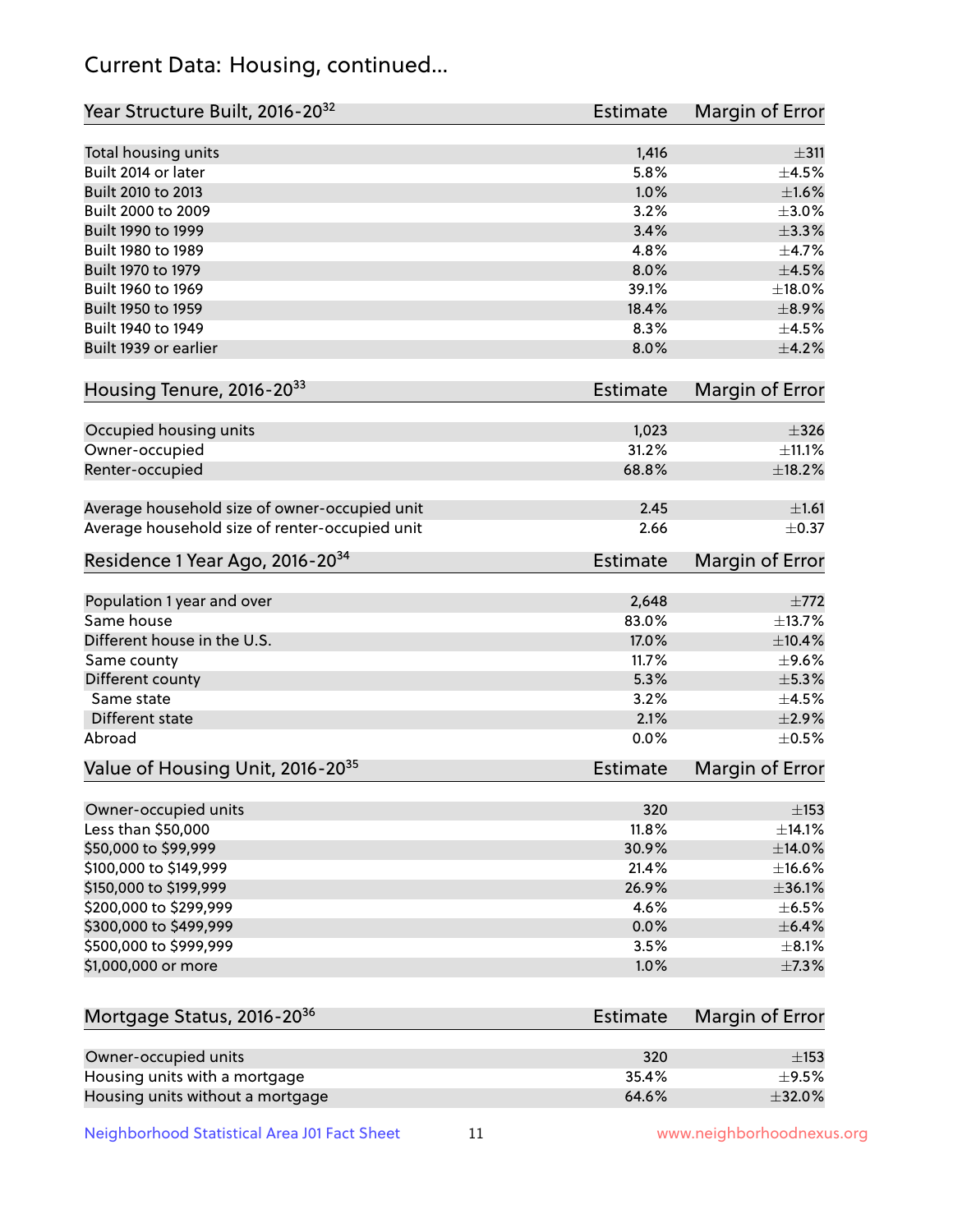## Current Data: Housing, continued...

| Selected Monthly Owner Costs, 2016-20 <sup>37</sup> | Estimate | Margin of Error |
|-----------------------------------------------------|----------|-----------------|
|                                                     |          |                 |
| Housing units with a mortgage                       | 113      | $\pm 62$        |
| Less than \$300                                     | 0.0%     | $\pm$ 18.0%     |
| \$300 to \$499                                      | 2.7%     | $\pm$ 18.5%     |
| \$500 to \$999                                      | 71.4%    | ±33.8%          |
| \$1,000 to \$1,499                                  | 18.4%    | ±31.4%          |
| \$1,500 to \$1,999                                  | 4.7%     | $\pm$ 18.0%     |
| \$2,000 to \$2,999                                  | 2.7%     | ±18.3%          |
| \$3,000 or more                                     | 0.0%     | ±22.1%          |
|                                                     |          |                 |
| Median (dollars)                                    | \$863    | $\pm 75$        |
|                                                     |          |                 |
| Housing units without a mortgage                    | 206      | $\pm$ 142       |
| Less than \$150                                     | 20.7%    | $\pm$ 53.7%     |
| \$150 to \$249                                      | 8.5%     | ±12.4%          |
| \$250 to \$349                                      | 27.3%    | ±18.8%          |
| \$350 to \$499                                      | 29.9%    | ±14.7%          |
| \$500 to \$699                                      | 11.2%    | $\pm$ 15.4%     |
| \$700 or more                                       | 2.4%     | ±19.7%          |
|                                                     |          |                 |
| Median (dollars)                                    | \$333    | $\pm$ 46        |

| Selected Monthly Owner Costs as a Percentage of | Estimate | Margin of Error |
|-------------------------------------------------|----------|-----------------|
| Household Income, 2016-20 <sup>38</sup>         |          |                 |
|                                                 |          |                 |
| Housing units with a mortgage <sup>39</sup>     | 113      | $\pm 72$        |
| Less than 20.0 percent                          | 25.3%    | $\pm$ 27.4%     |
| 20.0 to 24.9 percent                            | 11.2%    | ±16.7%          |
| 25.0 to 29.9 percent                            | 21.1%    | $\pm$ 31.6%     |
| 30.0 to 34.9 percent                            | 2.5%     | ±13.2%          |
| 35.0 percent or more                            | 39.9%    | $\pm 27.2\%$    |
|                                                 |          |                 |
| Housing units without a mortgage <sup>40</sup>  | 206      | $\pm$ 146       |
| Less than 10.0 percent                          | 20.1%    | ±14.5%          |
| 10.0 to 14.9 percent                            | 42.4%    | $\pm$ 51.8%     |
| 15.0 to 19.9 percent                            | 20.8%    | $\pm$ 16.5%     |
| 20.0 to 24.9 percent                            | $0.0\%$  | $\pm$ 7.0%      |
| 25.0 to 29.9 percent                            | 5.2%     | $\pm 8.0\%$     |
| 30.0 to 34.9 percent                            | 6.1%     | $\pm$ 11.2%     |
| 35.0 percent or more                            | 5.3%     | ±14.9%          |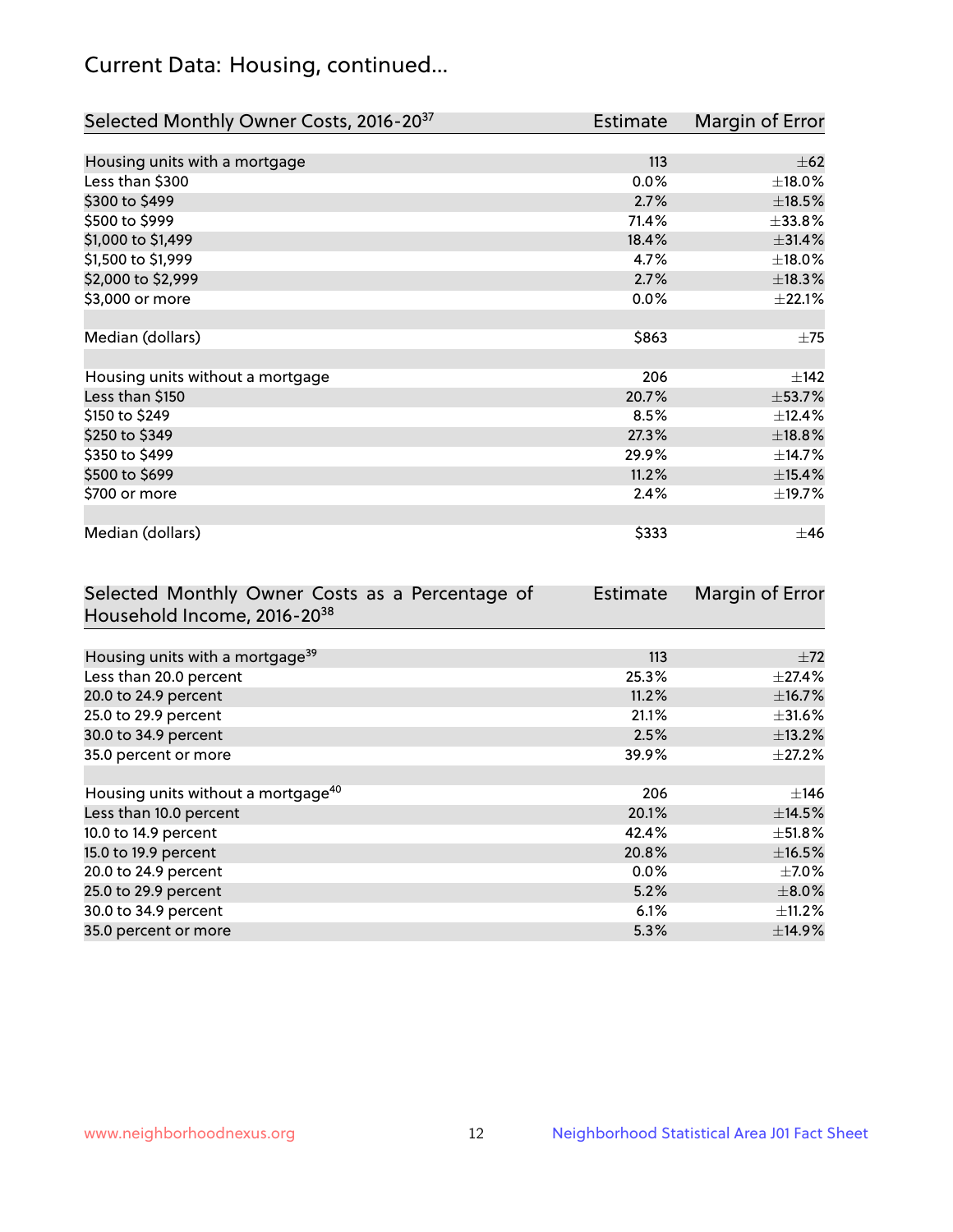## Current Data: Housing, continued...

| Gross Rent, 2016-20 <sup>41</sup>               | <b>Estimate</b> | Margin of Error |
|-------------------------------------------------|-----------------|-----------------|
|                                                 |                 |                 |
| Occupied units paying rent                      | 668             | $\pm 291$       |
| Less than \$200                                 | 4.5%            | ±6.3%           |
| \$200 to \$499                                  | 16.4%           | $\pm$ 9.1%      |
| \$500 to \$749                                  | 24.0%           | ±24.5%          |
| \$750 to \$999                                  | 19.0%           | ±14.0%          |
| \$1,000 to \$1,499                              | 36.0%           | $\pm 28.5\%$    |
| \$1,500 to \$1,999                              | $0.0\%$         | $\pm 2.2\%$     |
| \$2,000 or more                                 | 0.0%            | ±4.3%           |
| Median (dollars)                                | \$816           | $\pm 78$        |
|                                                 |                 |                 |
| No rent paid                                    | 35              | ±43             |
|                                                 |                 |                 |
| Gross Rent as a Percentage of Household Income, | <b>Estimate</b> | Margin of Error |
| $2016 - 20^{42}$                                |                 |                 |
|                                                 |                 |                 |
| Occupied units paying rent <sup>43</sup>        | 651             | $\pm 291$       |
| Less than 15.0 percent                          | 6.5%            | $\pm$ 6.5%      |
| 15.0 to 19.9 percent                            | 7.5%            | ±11.8%          |
| 20.0 to 24.9 percent                            | $9.9\%$         | $\pm$ 7.9%      |
| 25.0 to 29.9 percent                            | 7.5%            | $\pm$ 6.9%      |
| 30.0 to 34.9 percent                            | 12.5%           | ±17.2%          |
| 35.0 percent or more                            | 56.1%           | $\pm 26.5\%$    |

# Current Data: Transportation

| Commuting to Work, 2016-20 <sup>44</sup>  | Estimate | Margin of Error |
|-------------------------------------------|----------|-----------------|
|                                           |          |                 |
| Workers 16 years and over                 | 703      | $\pm 261$       |
| Car, truck, or van - drove alone          | 56.7%    | $\pm 21.6\%$    |
| Car, truck, or van - carpooled            | 12.8%    | $\pm$ 9.4%      |
| Public transportation (excluding taxicab) | 18.7%    | ±12.3%          |
| Walked                                    | 1.6%     | $\pm$ 3.9%      |
| Other means                               | 3.9%     | $\pm$ 7.3%      |
| Worked at home                            | 6.2%     | ±11.7%          |
|                                           |          |                 |
| Mean travel time to work (minutes)        | 33.9     | $+4.1$          |

| Access to a Vehicle, 2016-20 <sup>45</sup> | Estimate | Margin of Error |
|--------------------------------------------|----------|-----------------|
|                                            |          |                 |
| Occupied housing units                     | 1,023    | $\pm$ 326       |
| No vehicles available                      | 42.1%    | $\pm$ 19.6%     |
| 1 vehicle available                        | 41.1%    | $\pm$ 15.6%     |
| 2 vehicles available                       | 10.9%    | $+6.4%$         |
| 3 or more vehicles available               | 5.8%     | $+5.4%$         |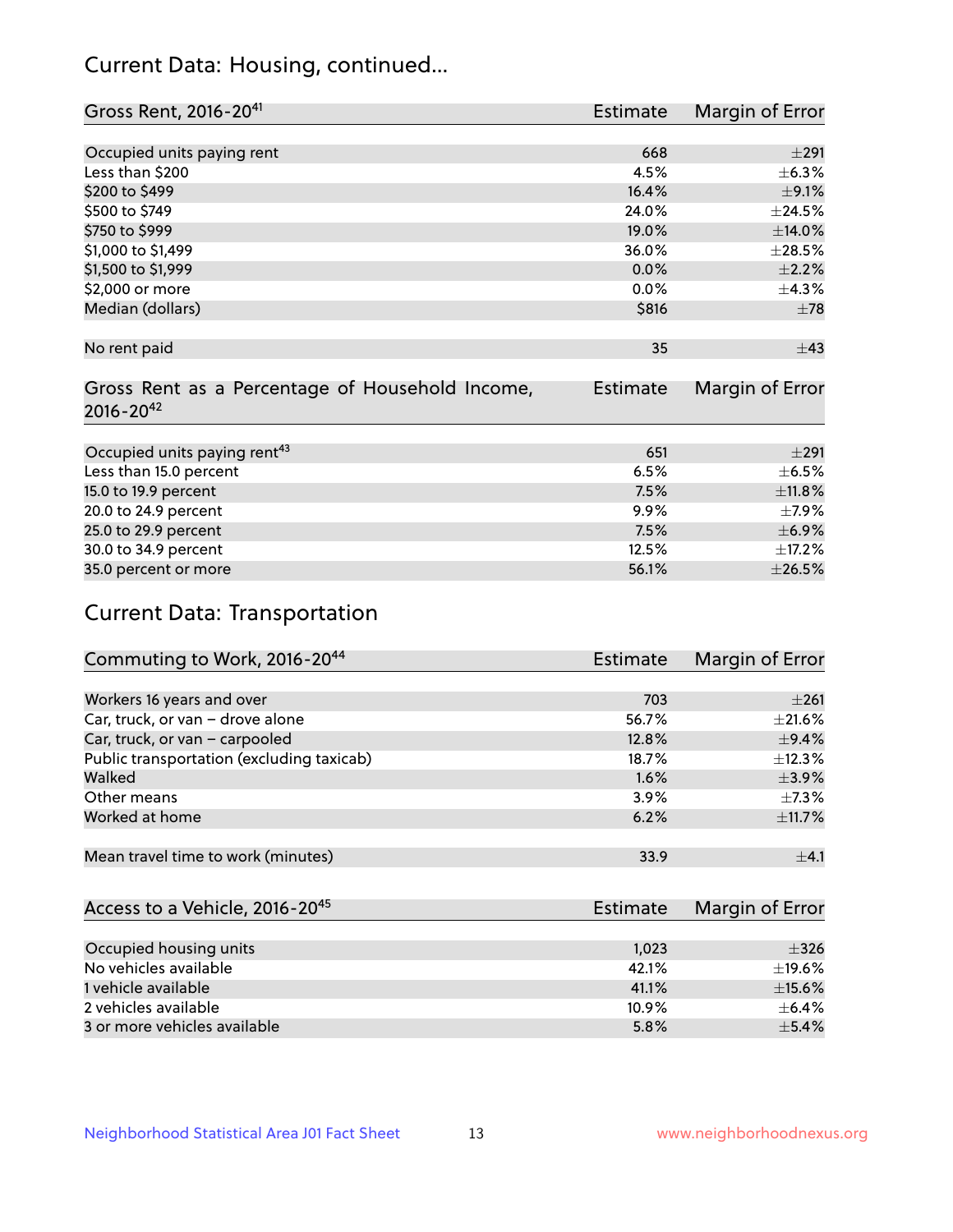## Current Data: Health

| Health Insurance coverage, 2016-2046                    | <b>Estimate</b> | Margin of Error |
|---------------------------------------------------------|-----------------|-----------------|
|                                                         |                 |                 |
| Civilian Noninstitutionalized Population                | 2,684           | $\pm$ 845       |
| With health insurance coverage                          | 83.7%           | $+34.8%$        |
| With private health insurance coverage                  | 38.2%           | $\pm$ 7.1%      |
| With public health coverage                             | 57.1%           | $\pm$ 5.4%      |
| No health insurance coverage                            | 16.3%           | $\pm$ 6.4%      |
| Civilian Noninstitutionalized Population Under 19 years | 716             | $\pm 716$       |
| No health insurance coverage                            | 8.8%            | ±10.0%          |
|                                                         |                 |                 |
| Civilian Noninstitutionalized Population 19 to 64 years | 1,481           | $\pm$ 543       |
| In labor force:                                         | 938             | $\pm$ 319       |
| Employed:                                               | 721             | $\pm 253$       |
| With health insurance coverage                          | 76.0%           | $\pm$ 7.5%      |
| With private health insurance coverage                  | 65.9%           | ±13.4%          |
| With public coverage                                    | 13.5%           | $\pm$ 9.2%      |
| No health insurance coverage                            | 24.0%           | ±19.5%          |
|                                                         |                 |                 |
| Unemployed:                                             | 217             | $\pm 253$       |
| With health insurance coverage                          | 49.7%           | ±24.0%          |
| With private health insurance coverage                  | 16.8%           | ±23.4%          |
| With public coverage                                    | 33.0%           | $\pm$ 32.5%     |
| No health insurance coverage                            | 50.3%           | $\pm$ 38.9%     |
|                                                         |                 |                 |
| Not in labor force:                                     | 543             | $\pm$ 334       |
| With health insurance coverage                          | 83.3%           | ±29.0%          |
| With private health insurance coverage                  | 15.4%           | ±10.4%          |
| With public coverage                                    | 73.1%           | ±35.7%          |
| No health insurance coverage                            | 16.7%           | ±11.9%          |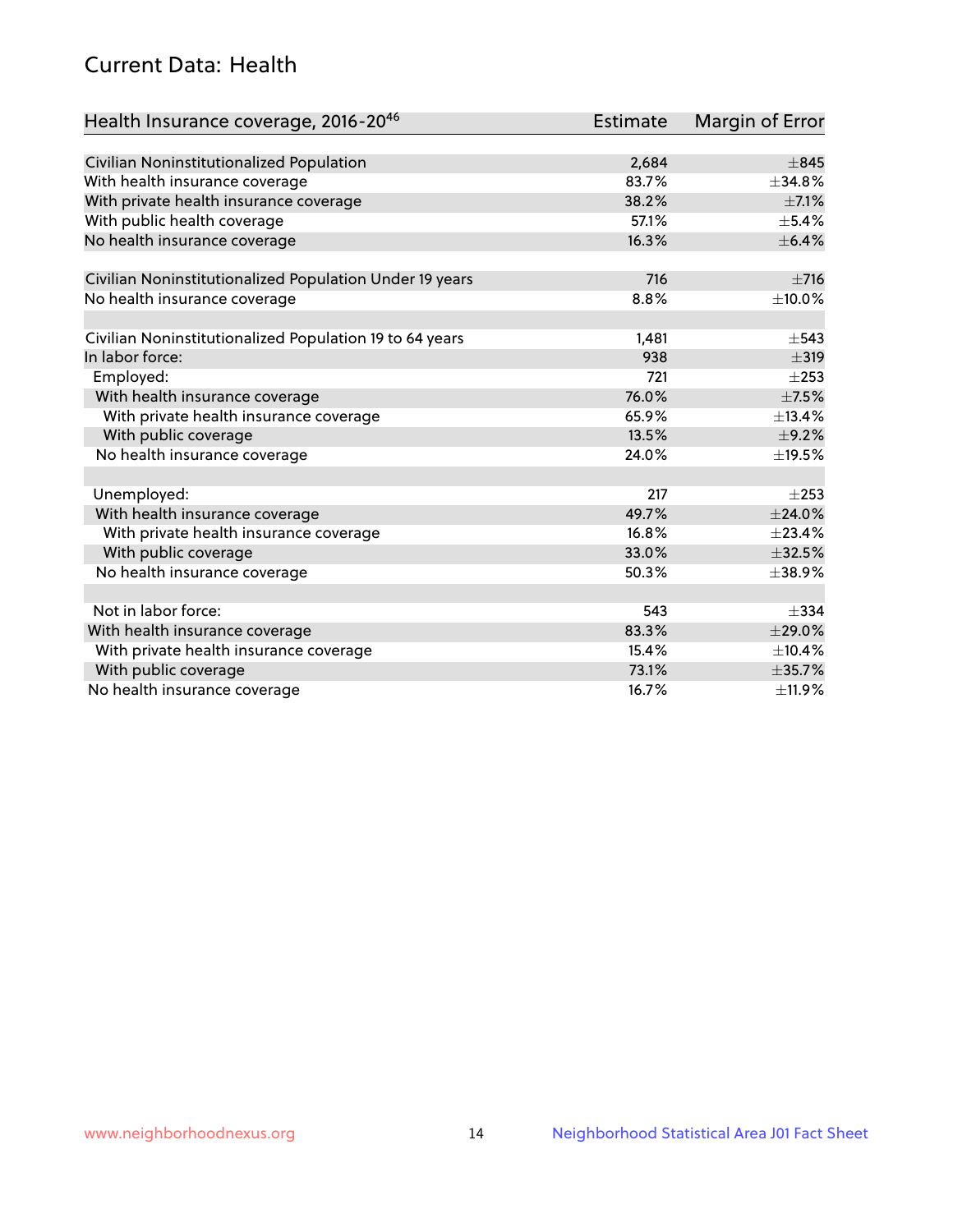#### Notes:

- 1. Source: U.S. Census Bureau, Decennial Census 2000, SF1 tables P8, P12; American Community Survey, tables B01001, B03002
- 2. This category includes Pacific Islanders, Native Americans and Alaska Natives, people who identify as some other race, and those who identify as bi/multi racial.
- 3. Source: U.S. Census Bureau, Decennial Census 2000, SF1 tables P15, P16, P18, P19; American Community Survey, tables B11001, B11005, B11003
- 4. Source: U.S. Census Bureau, Decennial Census 2000, SF3 table P37; American Community Survey, table B15002
- 5. Source: U.S. Census Bureau, Longitudinal Employer-Household Dynamics Residential Area Characteristics, Table JT01 (Primary Jobs); Workplace Area Characteristics, Table JT00 (All Jobs)
- 6. Source: U.S. Census Bureau, Decennial Census 2000, SF3 tables P52, P87; American Community Survey, tables B19001, B17001
- 7. Source: U.S. Census Bureau, Decennial Census 2000, SF1 tables H3, H4; American Community Survey, tables B25002, B25009
- 8. Source: U.S. Census Bureau, Decennial Census 2000, SF3 table H44; American Community Survey, tables B25044
- 9. Source: Atlanta Police Department, COBRA; U.S. Census Bureau, American Community Survey, table B01001
- 10. Source: U.S. Census Bureau, American Community Survey, table B01001
- 11. Source: U.S. Census Bureau, American Community Survey, table B03002
- 12. Source: U.S. Census Bureau, American Community Survey, table B05002
- 13. Source: U.S. Census Bureau, American Community Survey, table B05003
- 14. Source: U.S. Census Bureau, American Community Survey, tables B19001, B19025, B19051, B19061, B19055, B19065, B19059, B19069, B19056, B19066, B19057, B19067, B22001, B19101, B19127
- 15. Source: U.S. Census Bureau, American Community Survey, tables B19201, B19214, B20017, B19313
- 16. Source: U.S. Census Bureau, American Community Survey, table B17010
- 17. Source: U.S. Census Bureau, American Community Survey, tables B17001, B17006, B17021, B17007. Table totals may be lower than the total population, as they are based on the population for whom poverty status is determined.
- 18. Source: U.S. Census Bureau, American Community Survey, B17001H, B17001B, B17001D, B17001I. Table totals may be lower than the total population, as they are based on the population for whom poverty status is determined.
- 19. Source: U.S. Census Bureau, American Community Survey, tables B23001, B23008
- 20. Source: U.S. Census Bureau, American Community Survey, table C24030
- 21. Source: U.S. Census Bureau, American Community Survey, table C24010
- 22. Source: U.S. Census Bureau, American Community Survey, table B24080
- 23. Source: U.S. Census Bureau, Longitudinal Employer-Household Dynamics Origin-Destination Data, Tables JT00 Main and JT00 Aux
- 24. Source: U.S. Census Bureau, Longitudinal Employer-Household Dynamics Origin-Destination Data, Tables JT00 Main and JT00 Aux
- 25. Source: U.S. Census Bureau, Longitudinal Employer-Household Dynamics Origin-Destination Data, Tables JT00 Main and JT00 Aux
- 26. Source: U.S. Census Bureau, Longitudinal Employer-Household Dynamics Origin-Destination Data, Tables JT00 Main and JT00 Aux
- 27. Source: U.S. Census Bureau, American Community Survey, table B14001
- 28. Source: U.S. Census Bureau, American Community Survey, table B15002
- 29. Source: U.S. Census Bureau, American Community Survey, tables B11001, B11003, B11007, B11005, B09019
- 30. Source: U.S. Census Bureau, American Community Survey, tables B25002, B25003, B25004
- 31. Source: U.S. Census Bureau, American Community Survey, table B25024
- 32. Source: U.S. Census Bureau, American Community Survey, table B25034
- 33. Source: U.S. Census Bureau, American Community Survey, tables B25009, B25008, B25003
- 34. Source: U.S. Census Bureau, American Community Survey, table B07003
- 35. Source: U.S. Census Bureau, American Community Survey, table B25075. This value is self-reported and may differ from home values as determined by the County Tax Assessor.
- 36. Source: U.S. Census Bureau, American Community Survey, table B25081
- 37. Source: U.S. Census Bureau, American Community Survey, table B25087
- 38. Source: U.S. Census Bureau, American Community Survey, table B25091
- 39. Excludes units where Selected Monthly Owner Costs as a Percentage of Income cannot be computed.
- 40. Excludes units where Selected Monthly Owner Costs as a Percentage of Income cannot be computed.
- 41. Source: U.S. Census Bureau, American Community Survey, table B25063
- 42. Source: U.S. Census Bureau, American Community Survey, table B25070
- 43. Excludes units where Gross Rent as a Percentage of Income cannot be computed.
- 44. Source: U.S. Census Bureau, American Community Survey, tables B08101, B08013
- 45. Source: U.S. Census Bureau, American Community Survey, table B25044
- 46. Source: U.S. Census Bureau, American Community Survey, tables B18135, B27011

The dagger (†) symbol denotes values that cannot be computed.